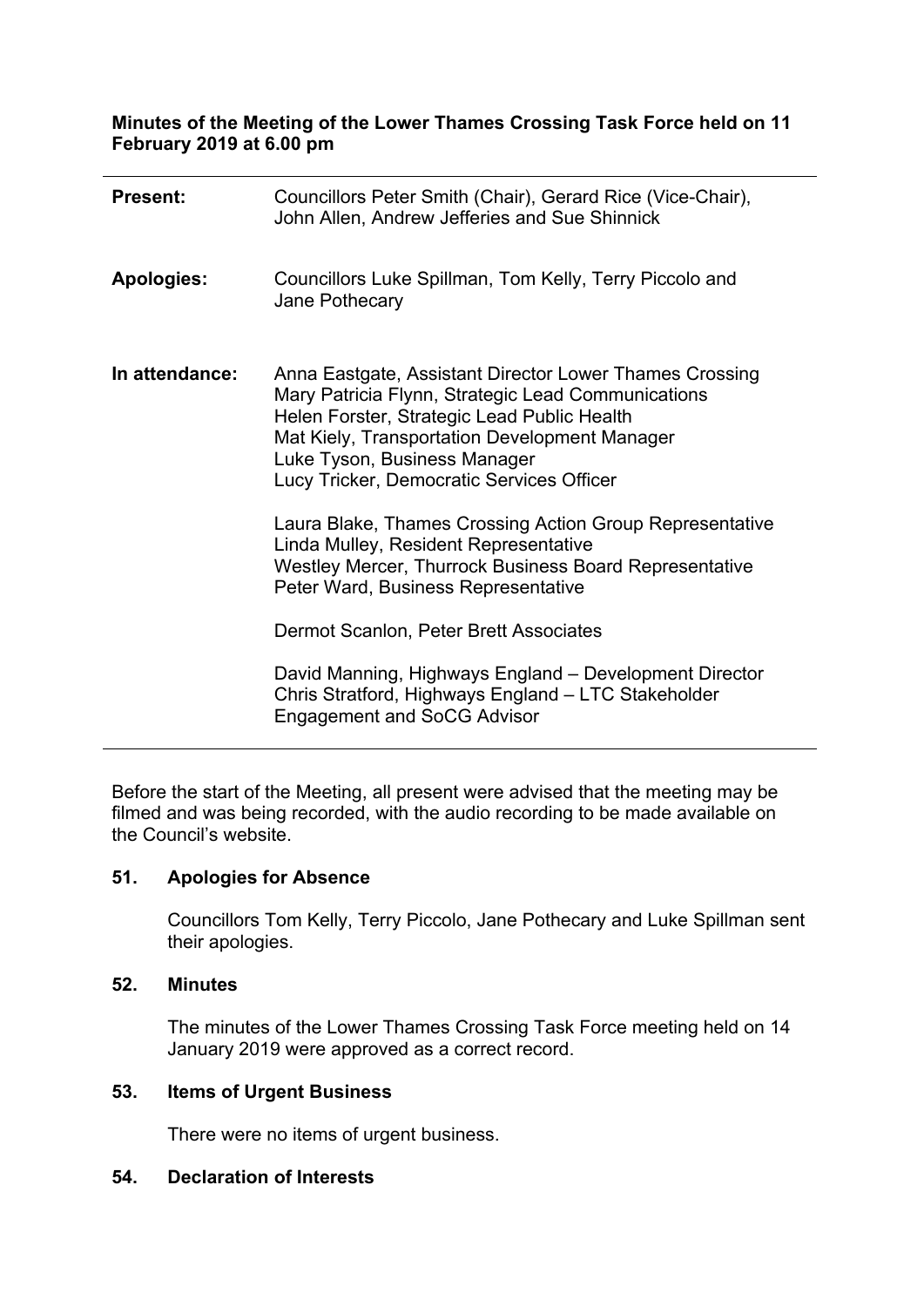There were no interests declared.

### **55. Highways England Update**

The Highways England (HE) Development Director began by stating that HE had visited the LTC Task Force at the end of 2018, and since then the consultation had ended and HE were currently individually analysing 28,000 responses. He stated that, of the responses that had been analysed so far, the main issues were the A13 connectivity; the proposed Rest and Service Area; the lack of the Tilbury Link Road; the vertical alignment of the road, particularly on the Mardyke Valley and Tilbury and Ockendon loop lines; the health impact of the road; and the air and noise pollution. He commented that once responses had been analysed, proposed changes to the plan would come back to the Task Force and the weekly meetings with Thurrock. The HE Development Director added that HE's ambition was to submit the Development Consent Order (DCO) at the end of 2019, although this would be reliant on changes made to the LTC due to consultation responses. He mentioned that HE were aware that Thurrock was working on its Local Plan and felt that HE and Thurrock Council could collaborate on land parcels. He added that HE were planning on undertaking environmental surveys later on in the year, but assured the Task Force that they would stay fully informed. He finally stated that although the LTC was not near the procurement phase yet, last week HE had published their EU Hiring Notice which stated their intentions subject to contracts and got the supply chain ready. He added that HE wanted to work with the local supply chain and were in talks with SELEP, Invest Essex, as well as other partners.

The Thames Crossing Action Group (TCAG) Representative opened the debate and asked about the agricultural surveys HE were planning on undertaking, and asked what protection would be given to residents as some of the proposed survey areas ran over historic land fill sites. The HE Development Director replied that the agricultural surveys would consist of shallow soil testing, the same as what was currently happening in Kent. He added that HE had not yet applied for consent from Thurrock Council, so the surveys would not begin for some time. The Assistant Director LTC confirmed that Thurrock Council had not granted any licences for agricultural surveys on council land, but could not comment on licences for private land.

The Vice-Chair commented on the on-going Health Impact Assessment (HIA) as Thurrock had an increased level of COPD compared to other boroughs. He asked HE if they could provide cut and cover across the route, particularly around urban areas such as Chadwell St Mary, Tilbury, Bulphan and Stifford Clays. He wanted to ensure that progress was not detrimental to resident's health. The HE Development Director stated that the scheme had to meet the National Policy Statement National Framework which would give protection to residents by testing air quality and noise pollution. The Assistant Director LTC confirmed that Thurrock had shared all health data with HE and the Strategic Lead Public Health was attending health meetings with other local authorities that the scheme affected. She felt that that the Health Impact Assessment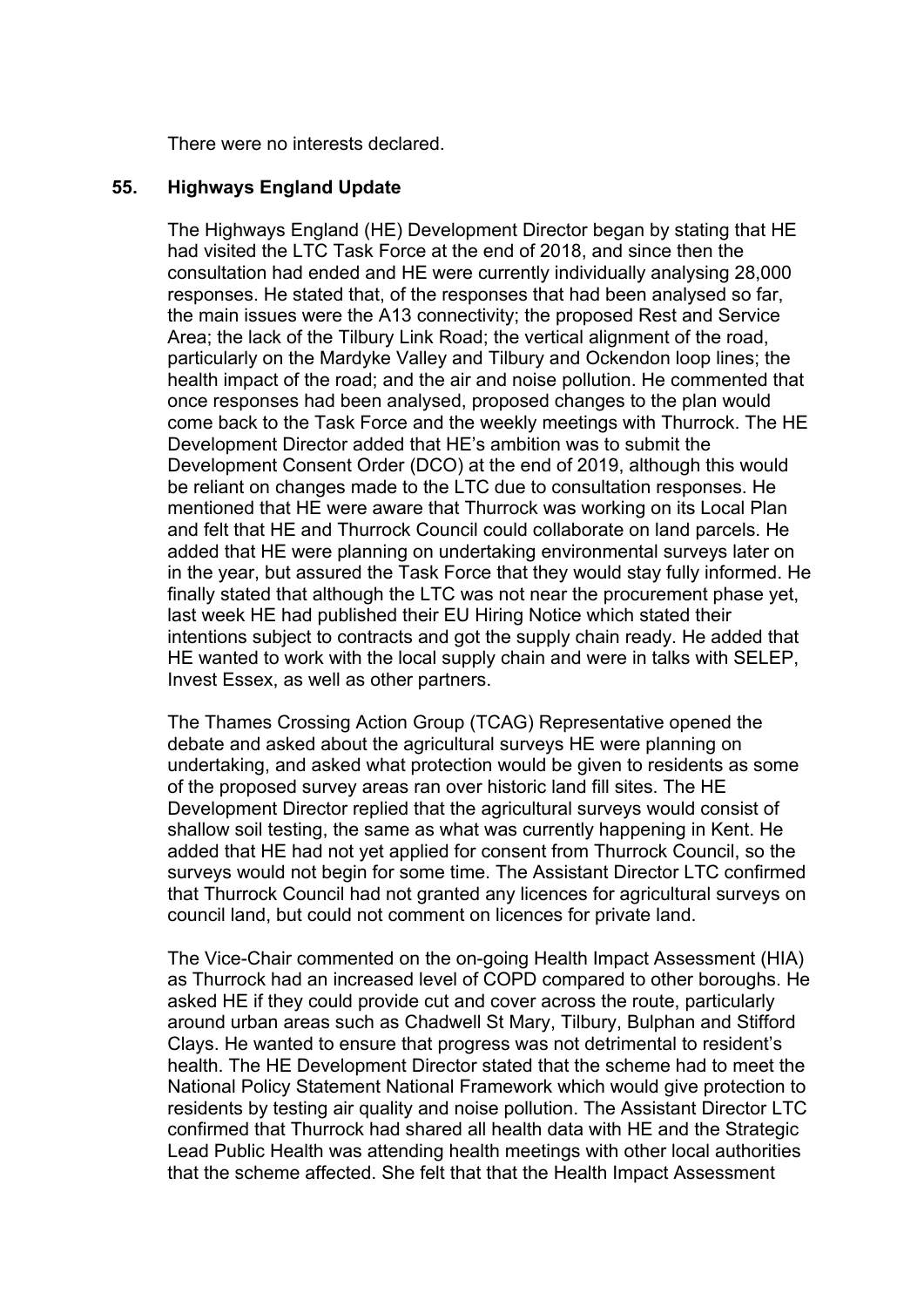was progressing slowly, and had written formally to HE to share these concerns. She stated that as part of the scheme it was a statutory duty to produce a HIA which covered noise, vibration and provide mitigation. She added that the HIA was an ongoing piece of work, which would be available at DCO submission, and would be reviewed in examination phase. She stated that Thurrock were currently talking to HE regarding the methodology of the HIA, but felt concerned at the timescales and amount of work to do before DCO submission.

The Vice-Chair stated that he wanted re-assurance from HE that adequate mitigation would be provided, as he felt it was not acceptable for residents to live so close to the LTC, without the LTC having cut and cover or being placed in an underground tunnel. He added that Thurrock Council would take HE to judicial review if it placed residents at risk. The Business Representative asked when consultation responses would be provided, as he had a number of concerns. The HE Development Director replied that the number of responses to consultation had been record-breaking and analysing them would take time. He added that HE would be sharing issues soon, but could not commit to changes that would be occurring to the scheme. He commented that changes made to the scheme following consultation may have to go through another round of consultation and engagement. He finally mentioned that HE were currently working on a legal agreement with Thurrock Council to be able to give access to the cordoned model for traffic modelling.

The Chair stated that the LTC Task Force had wanted to run a workshop regarding traffic modelling at the March meeting, but the software licence for the cordoned model had still not been given to officers. He felt that Thurrock Council needed facts and evidence to pursue ambitions for the Local Plan. He asked HE when officers would be able to see the licence for the software. The HE Development Director replied that it would be sent to officers by Friday 15 February. The Assistant Director LTC responded that if the software licence was received on Friday, it would still be too late to analyse all of the data in time for a workshop in the March meeting.

Councillor Jefferies stated that he felt concerned over HE's responses to questions as he felt they were open-ended. He also felt concerned that officers were waiting for information and this was causing delays. He stated that he felt HE were letting the clock run until DCO submission at the end of the year. The HE Development Director replied that HE were sharing information with officers every week, but wanted to ensure that they had a tight grip on the scheme, so problems such as the Tilbury Link Road did not re-occur. The Assistant Director LTC confirmed that Thurrock Council had asked for access to the cordoned model 12 months ago, as they had needed a minimum of 3 months to analyse the data that arose from this. She stated that Thurrock Council had heard from HE at the end of 2018 that they would receive access to the cordoned model, but still had not received it. She felt that when it was received, there may not be enough time to analyse all data and felt that HE programme was unrealistic and would not result in meaningful engagement. The Chair commented that he felt HE's ambition to submit DCO by the end of the year was looking doubtful as there was a lot for them to do.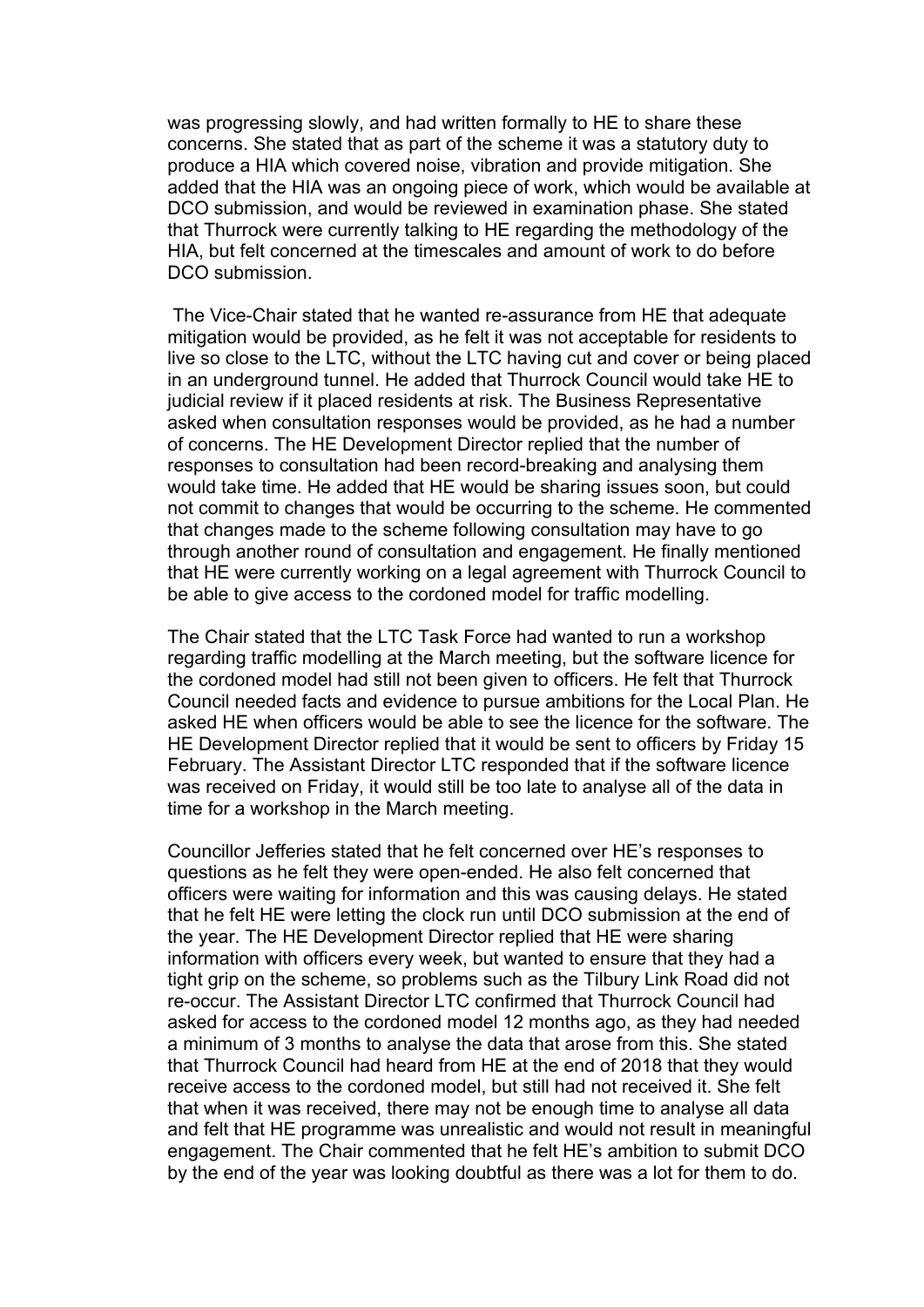The Business Representative stated that he agreed with the Assistant Director LTC as the Port of Tilbury were not receiving information from HE either, and added that if HE did not engage then they would be in a difficult position when it came to the examination phase. The HE Development Director answered that HE could not commit to any DCO submission date but their ambitions were to submit by the end of the year. He stated they would follow due process, but had to wait for data too. The TCAG Representative asked when HE would know if there would be another round of consultation, to which HE replied it would be by late spring.

Councillor Allen stated that he felt HE were pursuing the cheapest method and were not considering residents. The Assistant Director LTC commented that the Chief Executive had written a formal letter to the Chief Executive of Highways England voicing Thurrock's concerns regarding the impact of the LTC on health and traffic, and the lack of HE engagement. The Chair commented that he felt it would be helpful if HE could increase their communications effort, as officers and Members would like to know what was happening, and be able to offer advice to residents.

### **56. Task Force Priorities List**

The Assistant Director LTC stated this was a standing item which had been requested by Councillor Tom Kelly to keep sight of the Task Force priorities. She stated this document was a pre-cursor to the Mitigation Schedule. She then drew the Task Force's attention to areas of the Priorities List which had been populated by HE in sections 1a (ii), 1a (iv), 1d, 2b (ii) and 7e. She ran through the changes which included:

1a (ii): HE had clarified that during the construction phase 900 construction workers would be needed at peak construction times in Thurrock. HE had stated jobs would grow as journey times would decrease, which would increase labour markets and help businesses.

1a (iv): HE had stated that a crossing at Canvey Island had been discounted in 2009 as it did not meet scheme objectives and HE could not justify it.

1d: HE had clarified they would be using local contractors as the PIN notice had been published last week, which could be shared with the Task Force and Thurrock Business Board.

2b (ii): Thurrock Council had now agreed a Planning Performance Agreement (PPA) with HE that could recover costs in terms of officer resources, and this had been backdated to September 2018.

7e: A group had been set-up regarding the HIA which had met in November 2018 and January 2019, and would continue to meet quarterly to discuss the Health Impact Assessment, as the Assistant Director LTC believed that work was not progressing quickly enough.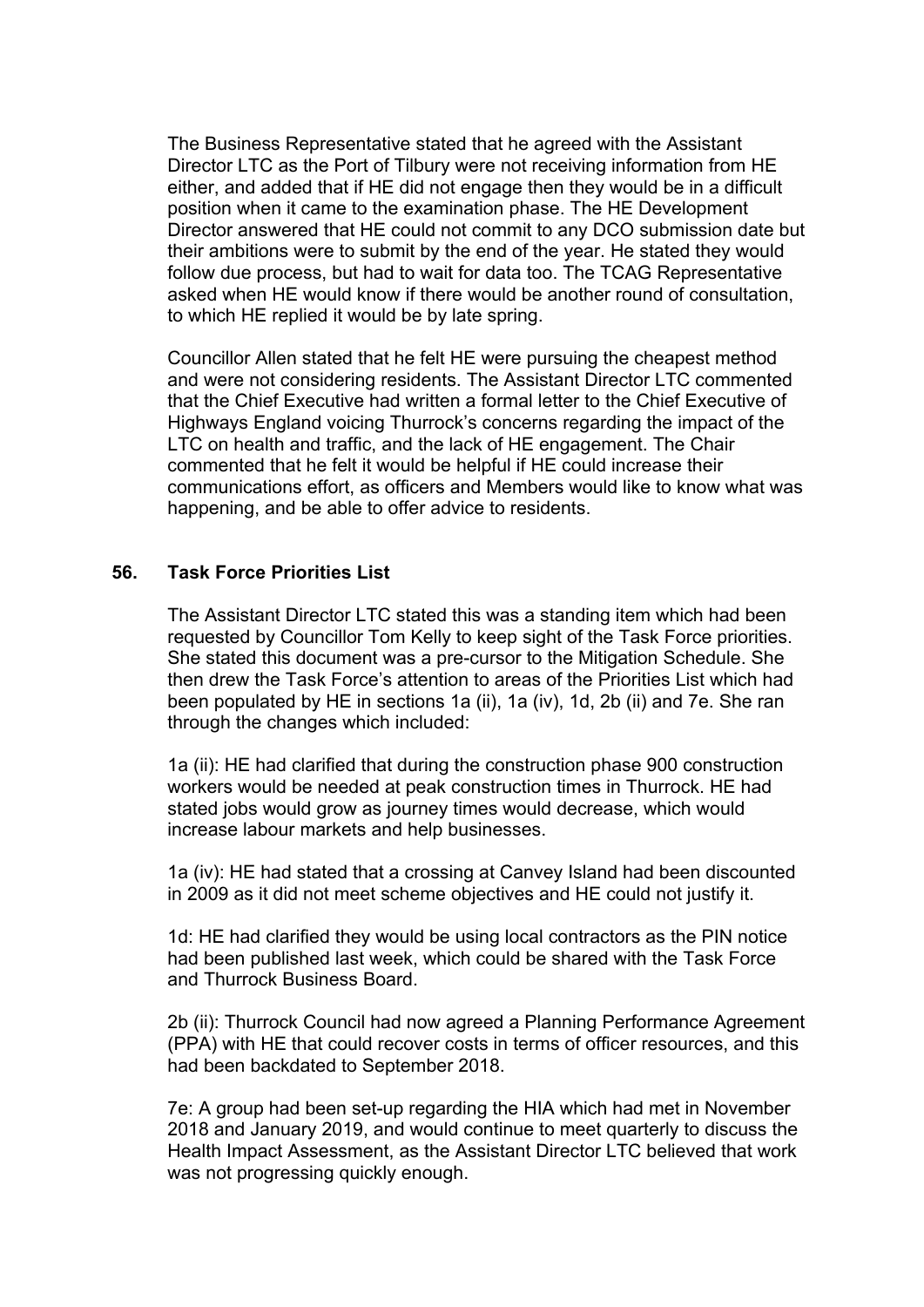Councillor Allen asked for clarification regarding 1a (ii) as although 900 workers were needed for the construction phase, HE had put out to EU tender, and asked if local construction workers could receive these jobs. The Assistant Director LTC clarified that due to the scale of the project, and procurement rules, it had to go to EU tender. She stated that the tenders would be tiered, so both larger and smaller contractors could receive business. She added that through the DCO process, Thurrock Council wanted to ensure a certain amount of local goods and contractors were used on the project.

The Chair stated that at 1a (ii) part of the initial scheme had included a Tilbury Link Road to connect the docks. He stated that he remained opposed to the LTC, but had felt the Tilbury Link Road may have bought benefit. The HE Development Director replied that when HE had spoken to Thurrock businesses, the majority of feedback contained frustration at the Dartford Crossing. He stated that there was not the infrastructure to cope with a Tilbury Link Road, and if it was included in the scheme it could impact upon local roads. He added that HE were working with the Department for Transport and other partners to work on a different concept to connect the Port of Tilbury, either during or after the LTC had been built. The Assistant Director LTC replied that Thurrock needed access to the cordoned model to be able to analyse whether the Tilbury Link Road would affect the local road network. The Vice-Chair asked if the Tilbury Link Road had been removed due to cost, as it had been too expensive. The HE Development Director replied that if the LTC was connected to the local road network and the dock area, it would cause an increase in traffic. He added that HE wanted to collaborate with Thurrock and the Port of Tilbury to work with the port's expansion and the Local Plan. He added that they were looking at a variety of options, but in its current guise, the Tilbury Link Road would not fit in with the scheme. The Business Representative stated that he felt the Tilbury Link Road should be included in the scheme, and had been removed due to cost. He added that he felt it would only cost 1-2% of the £6billion total to add the Tilbury Link Road, which seemed insignificant. He also stated that the Port was currently submitting a DCO to expand by 152 acres. Councillor Allen reaffirmed his opposition to the scheme, but felt if it went ahead then HE should get it right by design. He felt is should be 'value for health' rather than value for money. The HE Development Director replied that they were not choosing the cheapest option, as the cheapest option would be a bridge, but HE were mitigating the scheme and would ensure there was adequate consultation.

The Chair stated that he had met with the Transportation Development Manager during the Congestion Task Force to discuss design elements and the use of a bridge. The Transportation Development Manager stated they had discussed the HE scheme to place a wind buffer system along the Dartford Crossing, as there was a trigger point when it became too windy and the bridge had to close. He stated that HE had done the academic work regarding the proposed wind buffer system to reduce closures, but Thurrock had not received much update from this and did not currently know the timescales. The Resident Representative commented that HE had not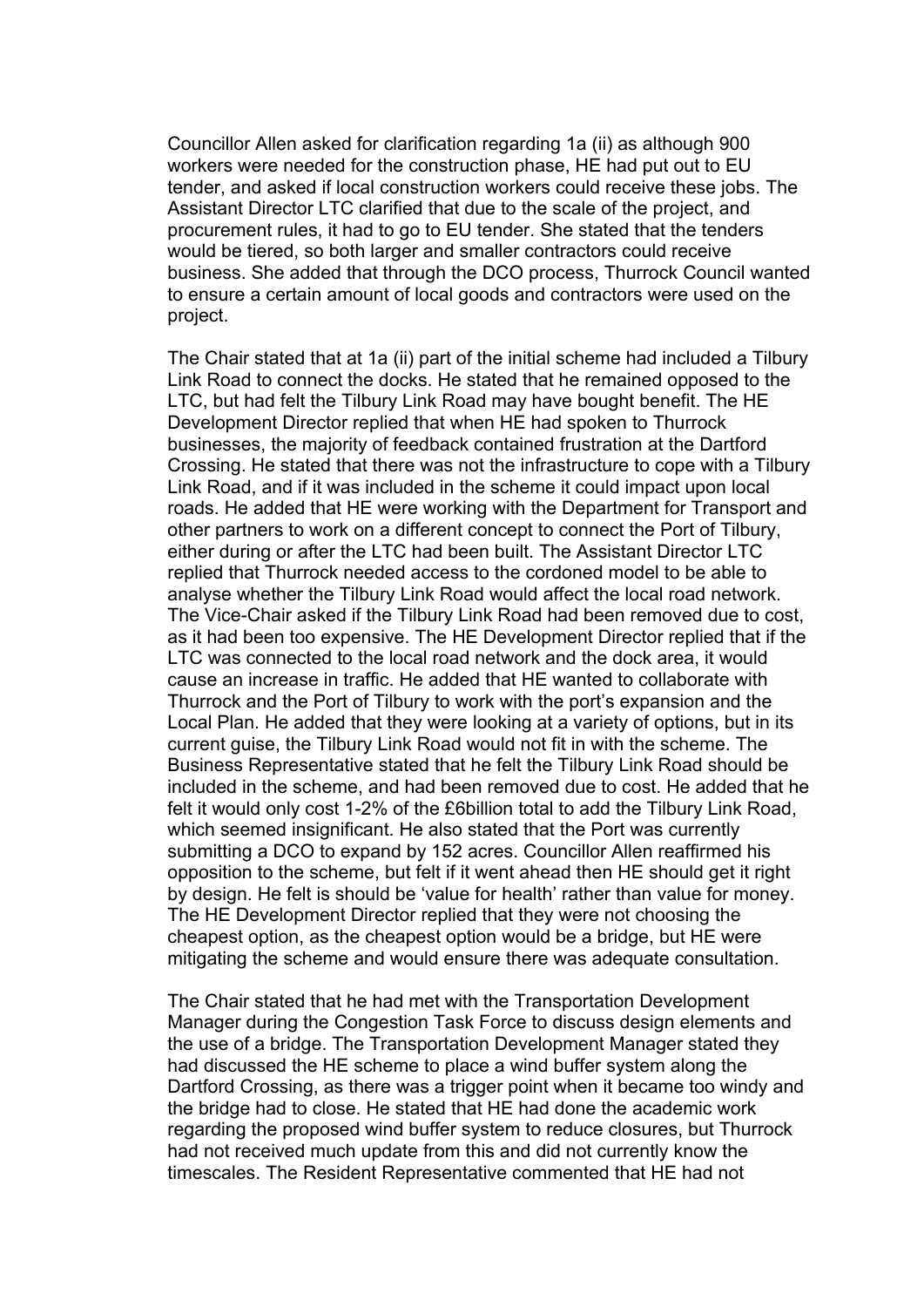improved the Dartford Crossing for some time, and there had been no discussion on ways to improve the existing tunnel, such as removing the need to shut down when tankers passed through. She felt it was disappointing as a resident that HE had not shown more of an effort to work on problems at Dartford. She asked if HE could make major improvements at Dartford, rather than building a new crossing. The HE Development Director replied that the Dartford Crossing did not meet the right safety specifications to allow tankers to pass through unescorted, and it would never meet those specifications. He added that they had done lots of work regarding this, but HE were working to improve Dartford, such as updating the traffic management systems; reducing recovery times; and installing the new Dart Charge system. He commented that Option A of the LTC had been to improve the Dartford Crossing, but this had been ruled out in favour of Option C, as Option C had increased the return on value for traffic times.

The Chair reiterated the point that the new crossing would be a toll road, so all monies spent would be returned to HE. Councillor Allen again commented that he felt HE were too focussed on money, and had not considered the impact of the road on resident's health, the environment and ecology. The TCAG Representative stated that HE had saved £15million at Dartford by not installing a wind buffer, and did not want the same problems to occur at the LTC.

### **57. Mitigation Schedule**

The representative from Peter Brett Associates (PBA) introduced the report and stated this was the latest version of the mitigation schedule, having been updated on 5 February 2019. He stated that the mitigation schedule drove the agenda for technical meetings and covered key areas such as the Local Plan; operation and construction; community and health impacts; traffic and transport; environmental impact including air quality, landscape, water, ecology and stakeholders. He added that the technical meetings were grouped around issues such as the local plan workshop; the design elements of the scheme; the operation of the LTC; the construction and logistics; and community impact. He then listed the upcoming meetings and topics which would be covered, these included:

1. Thurrock Council and PBA had been invited to take part in the HE Design Panel which critiqued the design of the scheme.

2. The cordoned model and key elements for traffic.

He drew the Members attention to the areas of the mitigation schedule which were highlighted in red, as these signified areas which were now being dealt with elsewhere, as they were outside the scope of the LTC. He listed point 5, 30, 31, and 35 which were all highlighted red and were now being dealt with in another way. The Vice-Chair highlighted point 20 which commented on the crossing at East Tilbury as he felt many Local Plan developments could not take place in this area due to the LTC and its remedial works. The PBA Representative replied that this had been covered during the Local Plan